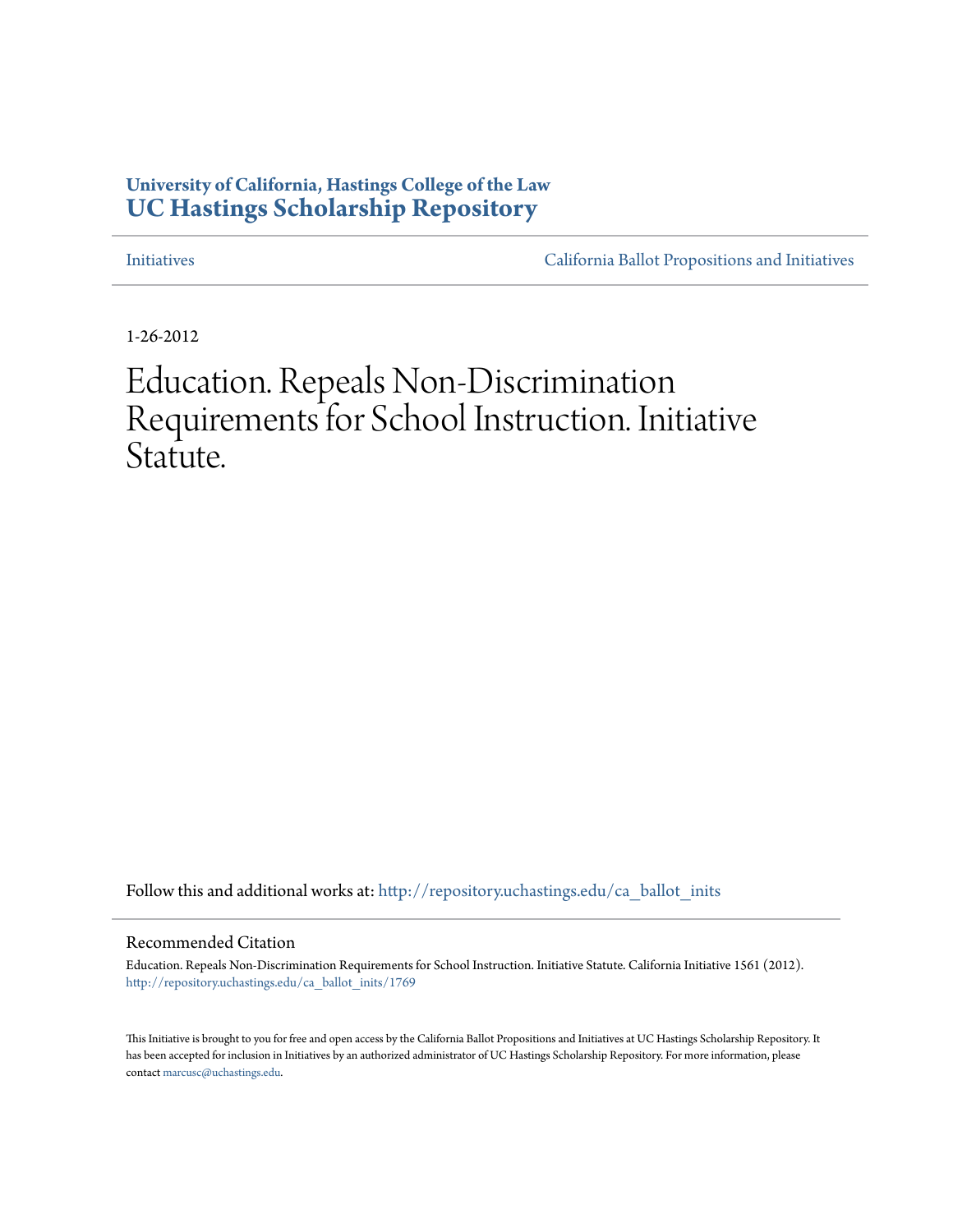

**DEBRA BOWEN** I SECRETARY OF STATE STATE OF CALIFORNIA | ELECTIONS **1500 uth Street, 5th Roor ISacramento, CA 9SB141Tel (916) 657-21661 Fax (916) 6s3-3214 lwww.sos.ca.gov** 

July 10, 2012

County Clerk/Registrar of Voters (CC/ROV) Memorandum #12227

| TO:   | All County Clerks/Registrars of Voters and Proponent |
|-------|------------------------------------------------------|
|       |                                                      |
| FROM: |                                                      |
|       | Katherine Montgomery                                 |
|       | Initiative Program Manager                           |

RE: Initiative: Failure of #1561, Related to Education

Pursuant to Elections Code section 9030(b), you are hereby notified that the total number of signatures for the hereinafter named initiative statute filed with all county elections officials is less than 100 percent of the number of qualified voters required to find the petition sufficient; therefore, the petition has failed.

TITLE: EDUCATION. REPEALS NON-DISCRIMINATION REQUIREMENTS FOR SCHOOL INSTRUCTION. INITIATIVE STATUTE.

SUMMARY DATE: January 26, 2012

PROPONENT: Louis P. Sheldon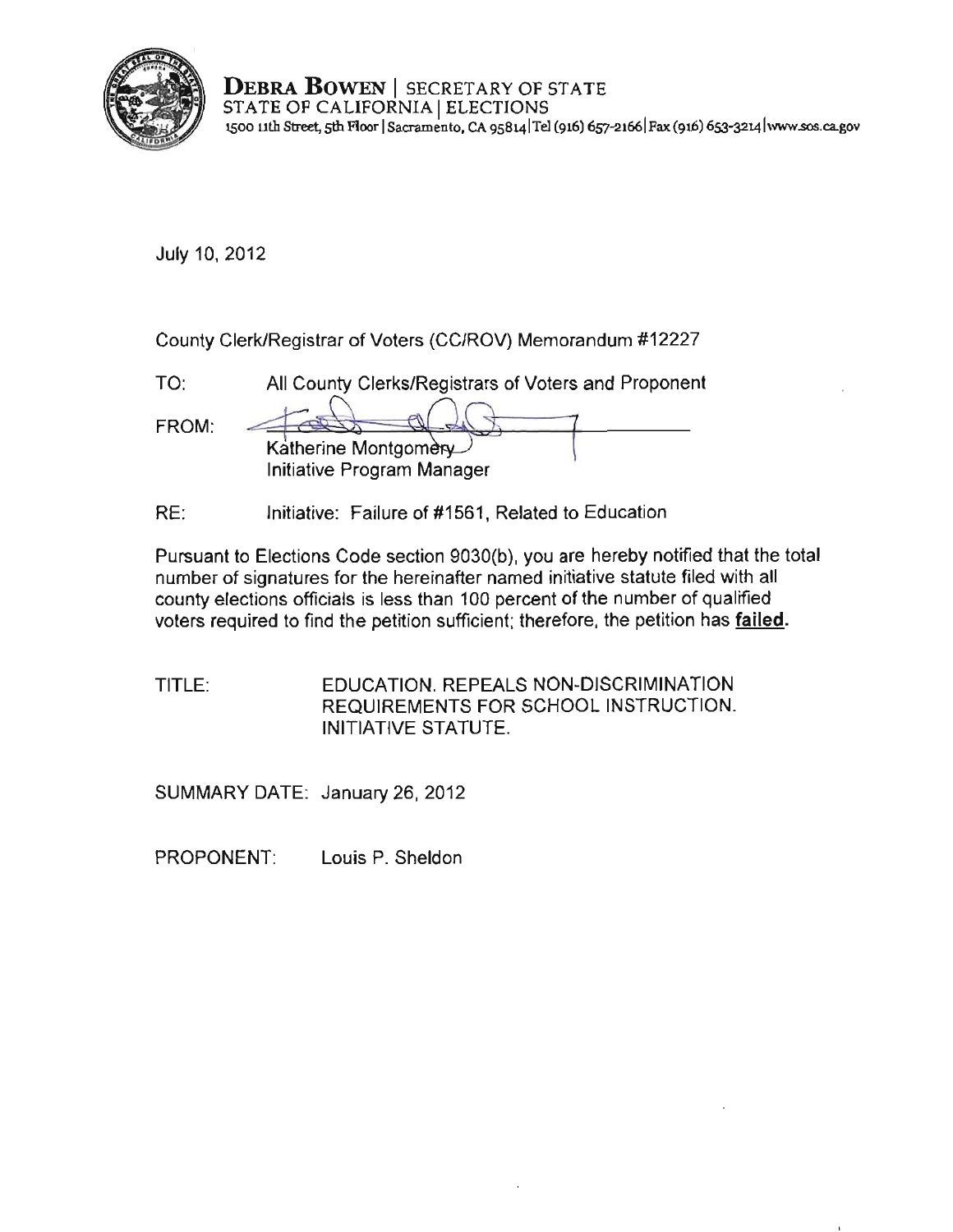

**DEBRA BOWEN** I SECRETARY OF STATE STATE OF CALIFORNIA | ELECTIONS **1500 11th Street, 5th Floor ISacramento, CA 9S8141Tel (916) 657-21661 Fax (916) 653-3214[lwww.sos.cagov](www.sos.ca.gov)** 

January 26,2012

County Clerk/Registrar of Voters (CC/ROV) Memorandum #12042

TO: All County Clerks/Registrars of Voters and Proponent

FROM:

oanna Southard Assistant Chief

RE: Initiative: 1561 , Related to Education

Pursuant to Elections Code section 9004 (c), we transmit herewith a copy of the Title and Summary prepared by the Attorney General on a proposed initiative measure entitled:

# **EDUCATION. REPEALS NON-DISCRIMINATION REQUIREMENTS FOR SCHOOL INSTRUCTION. INITIATIVE STATUTE.**

**The proponent of the above-named measure is:** 

Louis P. Sheldon c/o Paul Rolf Jensen Jensen & Associates 650 Town Center Drive, 12<sup>th</sup> Floor Costa Mesa, CA 92626

(714) 662-5527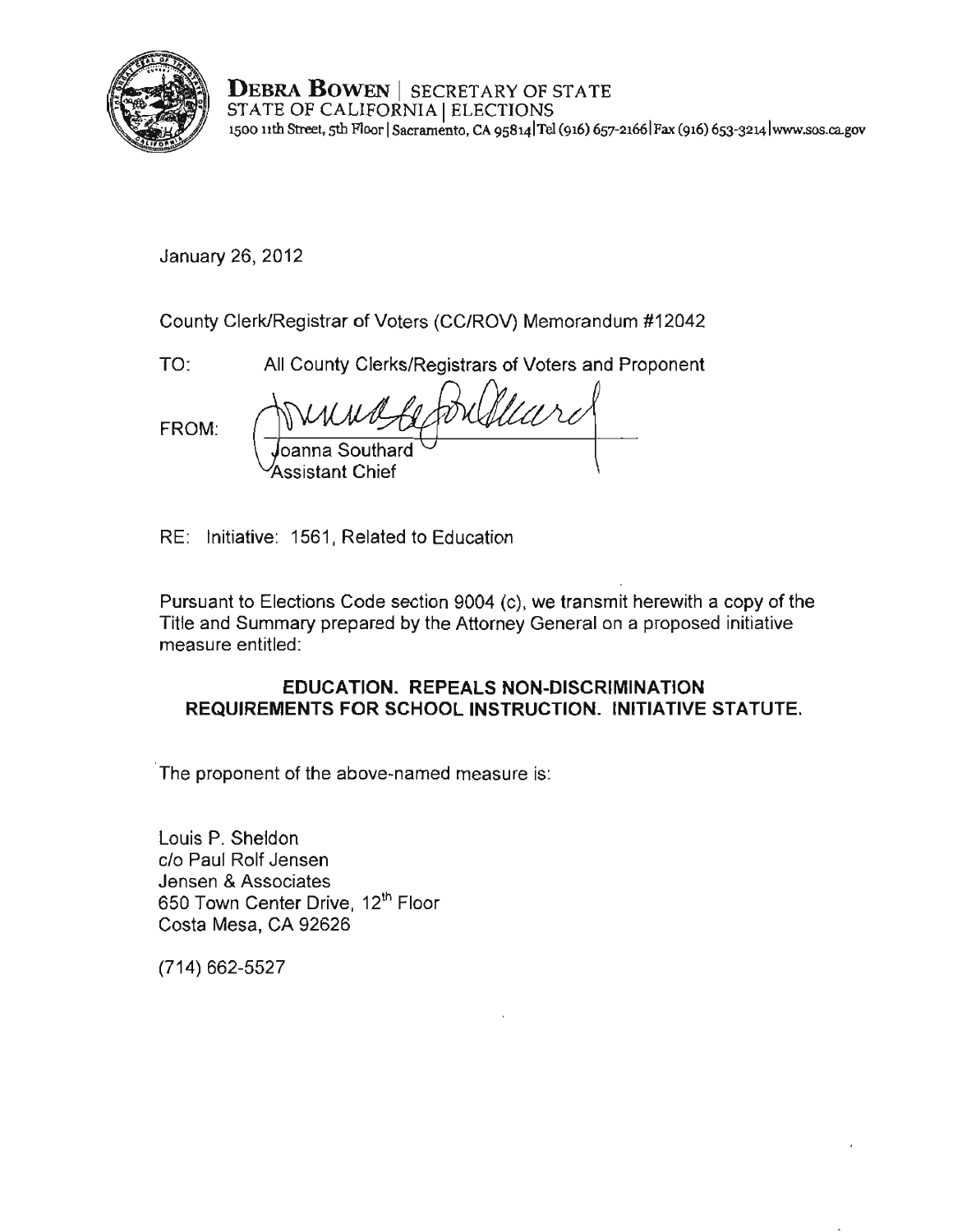### · **#1561**

# **EDUCATION. REPEALS NON-DISCRIMINATION REQUIREMENTS FOR SCHOOL INSTRUCTION. INITIATIVE STATUTE.**

#### **CIRCULATING AND FILING SCHEDULE**

 $\overline{a}$ 

| 1.             | California Constitution, Article II, Section 8(b) |                                                                                                                                                                                                                                                                                                                   |  |
|----------------|---------------------------------------------------|-------------------------------------------------------------------------------------------------------------------------------------------------------------------------------------------------------------------------------------------------------------------------------------------------------------------|--|
| 2.             |                                                   |                                                                                                                                                                                                                                                                                                                   |  |
| 3 <sub>1</sub> |                                                   | <b>Petitions Sections:</b>                                                                                                                                                                                                                                                                                        |  |
|                |                                                   | a. First day Proponent can circulate Sections for                                                                                                                                                                                                                                                                 |  |
|                |                                                   | b. Last day Proponent can circulate and file with the county.<br>All sections are to be filed at the same time within each<br>county. (Elections Codes §§ 9014, 9030(a))Monday, 06/25/12*                                                                                                                         |  |
|                |                                                   | c. Last day for county to determine total number of<br>signatures affixed to petitions and to transmit total                                                                                                                                                                                                      |  |
|                |                                                   | (If the Proponent files the petition with the county on a date prior to<br>06/25/12, the county has eight working days from the filing of the petition<br>to determine the total number of signatures affixed to the petition and to<br>transmit the total to the Secretary of State) (Elections Code § 9030(b).) |  |
|                |                                                   | d. Secretary of State determines whether the total number<br>of signatures filed with all county clerks/registrars of<br>voters meets the minimum number of required signatures                                                                                                                                   |  |
|                |                                                   | e. Last day for county to determine total number of qualified<br>voters who signed the petition, and to transmit certificate<br>with a blank copy of the petition to the Secretary of State                                                                                                                       |  |

 $^{\star}$  Date adjusted for official deadline, which falls on a weekend (Elec. Code § 15).

**<sup>••</sup> Date varies based on the date of county receipt.**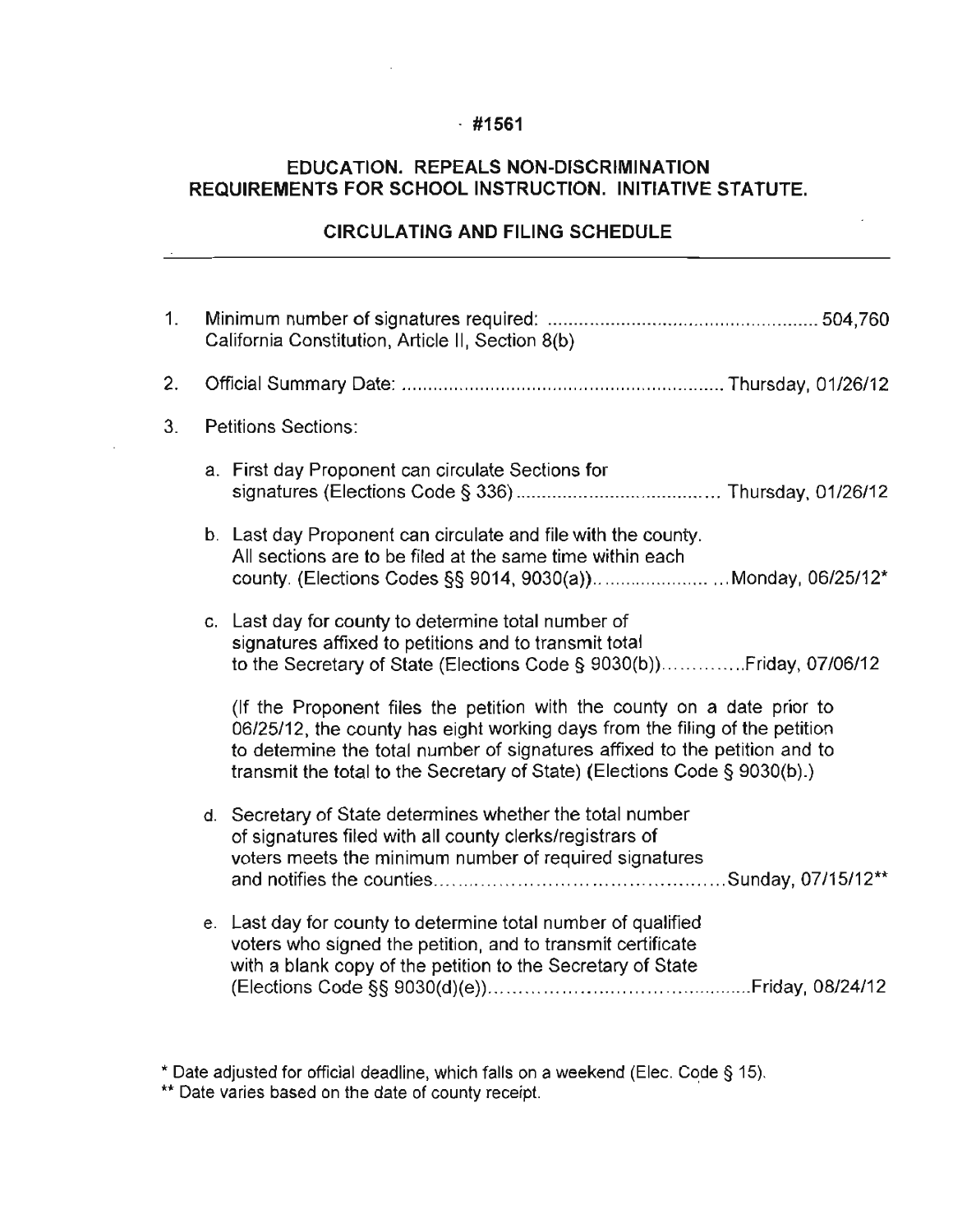(If the Secretary of State notifies the county to determine the number of qualified voters who signed the petition on a date other than 07/15/12, the last day is no later than the thirtieth working day after the county's receipt of notification). (Elections Code §§ 9030(d)(e).)

- f. If the signature count is more than 555,236 or less than 479,522 then the Secretary of State certifies the petition as qualified or failed, and notifies the counties. If the signature count is between 479,522 and 555,236 inclusive, then the Secretary of State notifies the counties using the random sampling technique to determine the validity of all signatures (Elections Code § 9030(f)(g); 9031(a)) .............. Monday, 09/03/12\*
- g. Last day for county to determine actual number of all qualified voters who signed the petition, and to transmit certificate with a blank copy of the petition to the Secretary of State. (Elections Code §§ 9031 (b)(c)) .............................. .... ... . .wednesday, 10/17/12

(If the Secretary of State notifies the county to determine the number of qualified voters who have signed the petition on a date other than 09/03/12, the last day is no later than the thirtieth working day after the county's receipt of notification.) (Elections Code §§ 9031(b)(c).)

h. Secretary of State certifies whether the petition has been **signed by the number of qualified voters required to declare**  the petition sufficient (Elections Code  $\S$ § 9031(d), 9033). ... Sunday, 10/21/12<sup>\*</sup>

**\*Oate varies based on the date of county receipt.**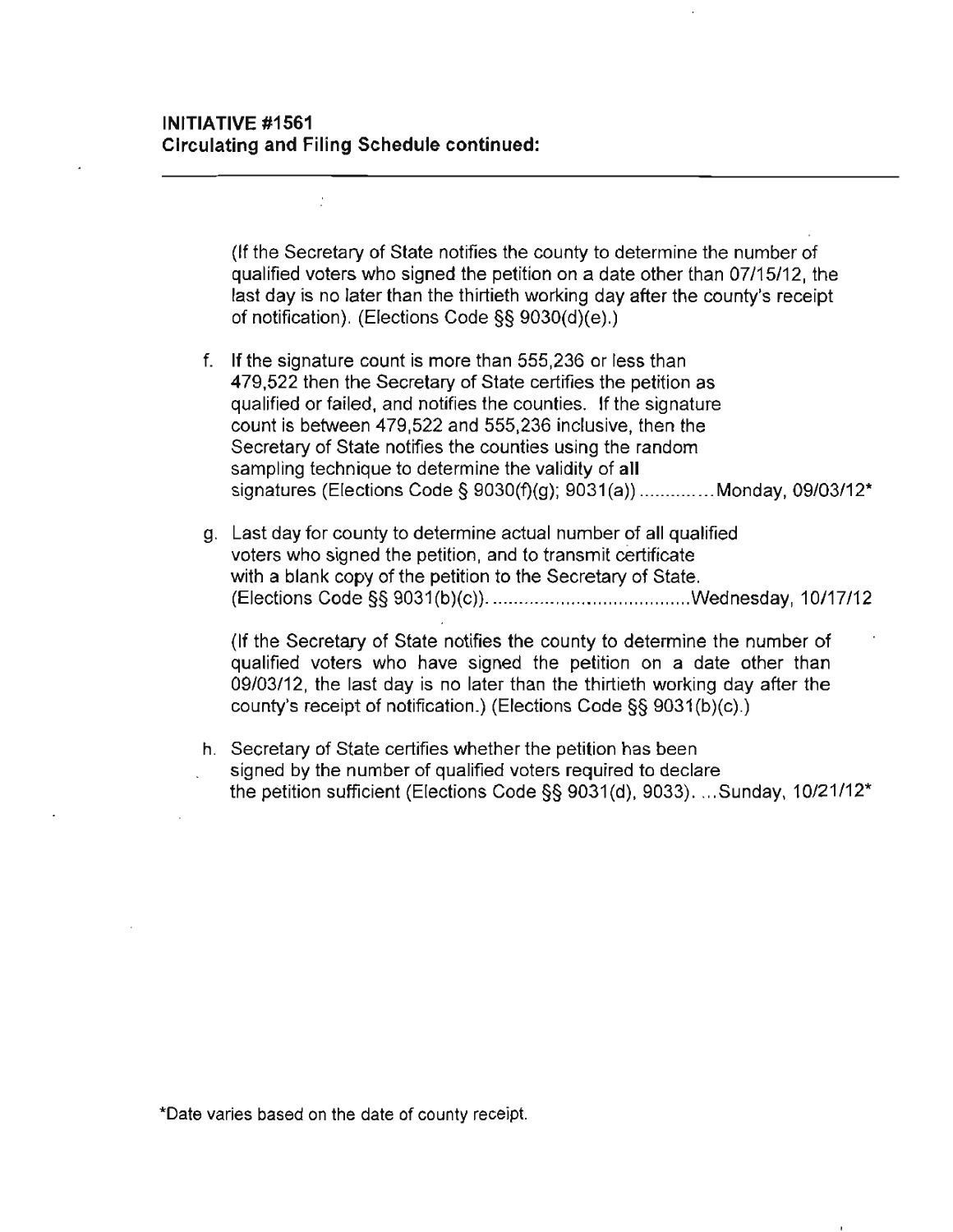- **California law prohibits the use of signatures, names and addresses**  gathered on initiative petitions for any purpose other than to qualify the initiative measure for the ballot. This means that the petitions cannot be used to create or add to mailing lists or similar lists for any purpose, including fundraising or requests for support. Any such misuses constitutes a crime under California law. Elections Code § 18650; Bilofsky v. Deukmejian (1981) 124 CaLApp.3d 825, 177 CaLRptr. 621; 63 Ops.CaLAtty.Gen. 37 (1980).
- Please refer to Elections Code §§ 100, 101, 104, 9008, 9009, 9013, 9021, and 9022 for appropriate format and type consideration in printing, typing and otherwise preparing your initiative petition for circulation and signatures. Please send a copy of the petition after you have it printed. **This copy is not for our review or approval, but to supplement our file.**
- **Your attention is directed to the campaign disclosure requirements of the Political Reform Act of 1974,** Government Code section 81000 et seq.
- When writing or calling state or county elections officials, provide the official title of the initiative which was prepared by the Attorney GeneraL Use of this title will assist elections officials in referencing the proper file.
- When a petition is presented to the county elections official for filing by someone other than the proponent, the required authorization shall include the name or names of the persons filing the petition.
- When filing the petition with the county elections official, please provide a blank petition for elections official use.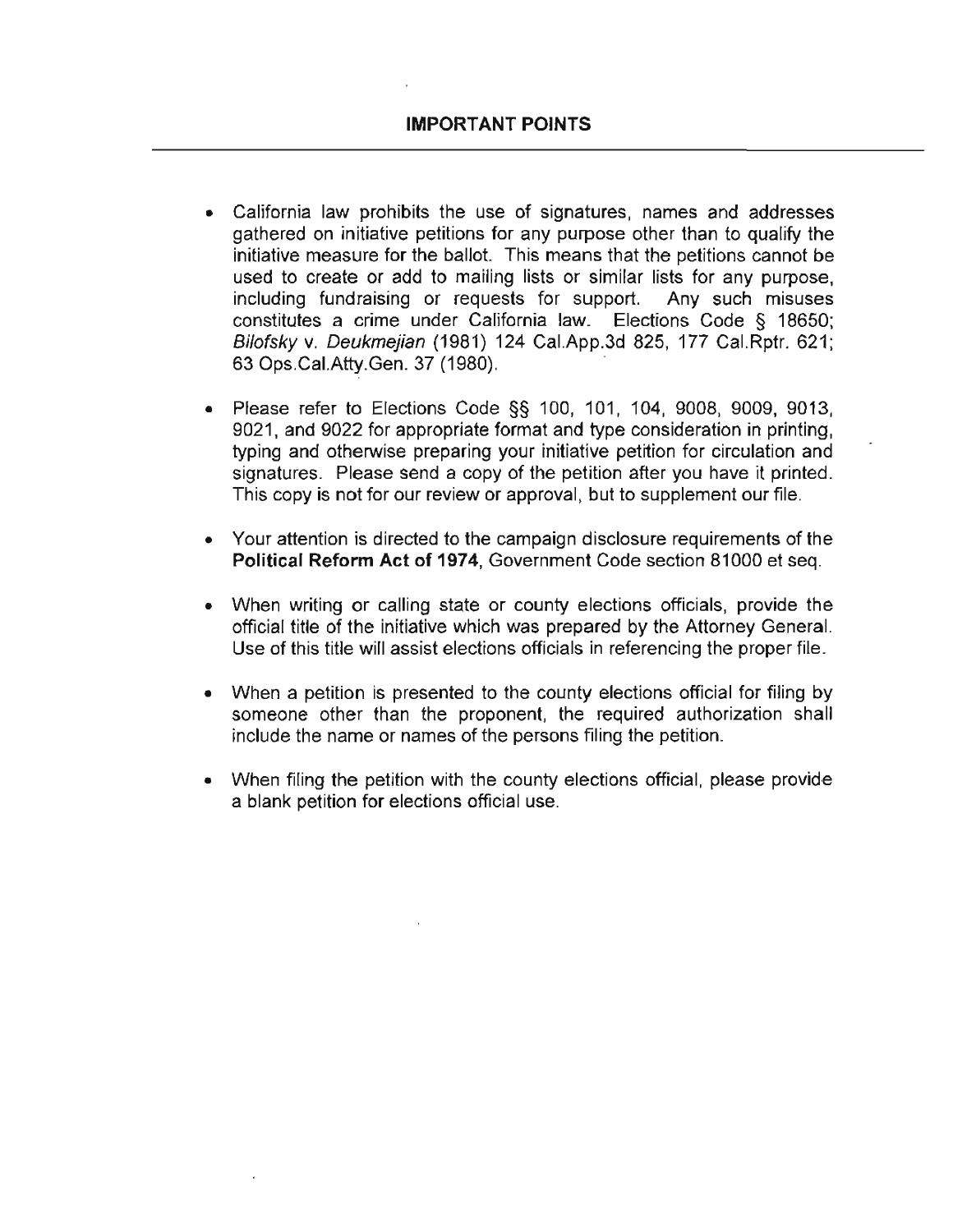*Attorney* 

.KAMALA D. HARRIS *State ofCalifornia* ... *General . DEPARTMENT OF JUSTICE* 



1300 J STREET, SWTE 125 P.O. BOX 944255 SACRAMENTO. CA 94244·2550

Public: (916) 445-9555<br>
elephone: (916) 445-4752  $\frac{5.66}{2}$   $\frac{6.66}{324}$ -8835 E-Mail: Asbley.Johansson@doj.ca.gov

January 26, 2012

Office of the Secretary of State JAN 26 2012<br>1500 11th Street, 5th Floor Sacramento, CA 95814

Elections Analyst

FILED In the office of the Secretary of Stale The Honorable Debra Bowen ' of the State of CalifornIa The State of California . V  $\sqrt{k}$ <br>Secretary of State . V  $\sqrt{k}$ The Honorable Debra Bowen<br>
Secretary of State of the Secretary of State<br>
Define the State of California<br>
Solo 11th Street, 5th Floor<br>
Sacramento, CA 95814<br>
Mention: Ms. Katherine Montgomery<br>
Number of the State of Californ

Deb

Dear Secretary Bowen:

Pursuant to Elections Code section 9004, you are hereby notified that on this day we sent our title and summary for the following proposed initiative to the proponent: and summary for the following proposed initiative to the proponent:<br>11-0083, "The Bipartisan Initiative to Restore Local School Board Control Act"<br>A copy of that title and summary and text of the proposed initiative is enc

<sup>11</sup>-0083, "The Bipartisan Initiative to Restore Local School Board Control Act"

A copy of that title and summary and text of the proposed initiative is enclosed. Please contact me if you have questions. Thank you,

Sincerely,

ASHLEY JOHANSSON Initiative Coordinator

For **KAMALA D. HARRIS** Attorney General

cc: ' Paul Rolf, Jensen, Jensen, & Associates Louis P, "Sheldon, Traditional Values Coalition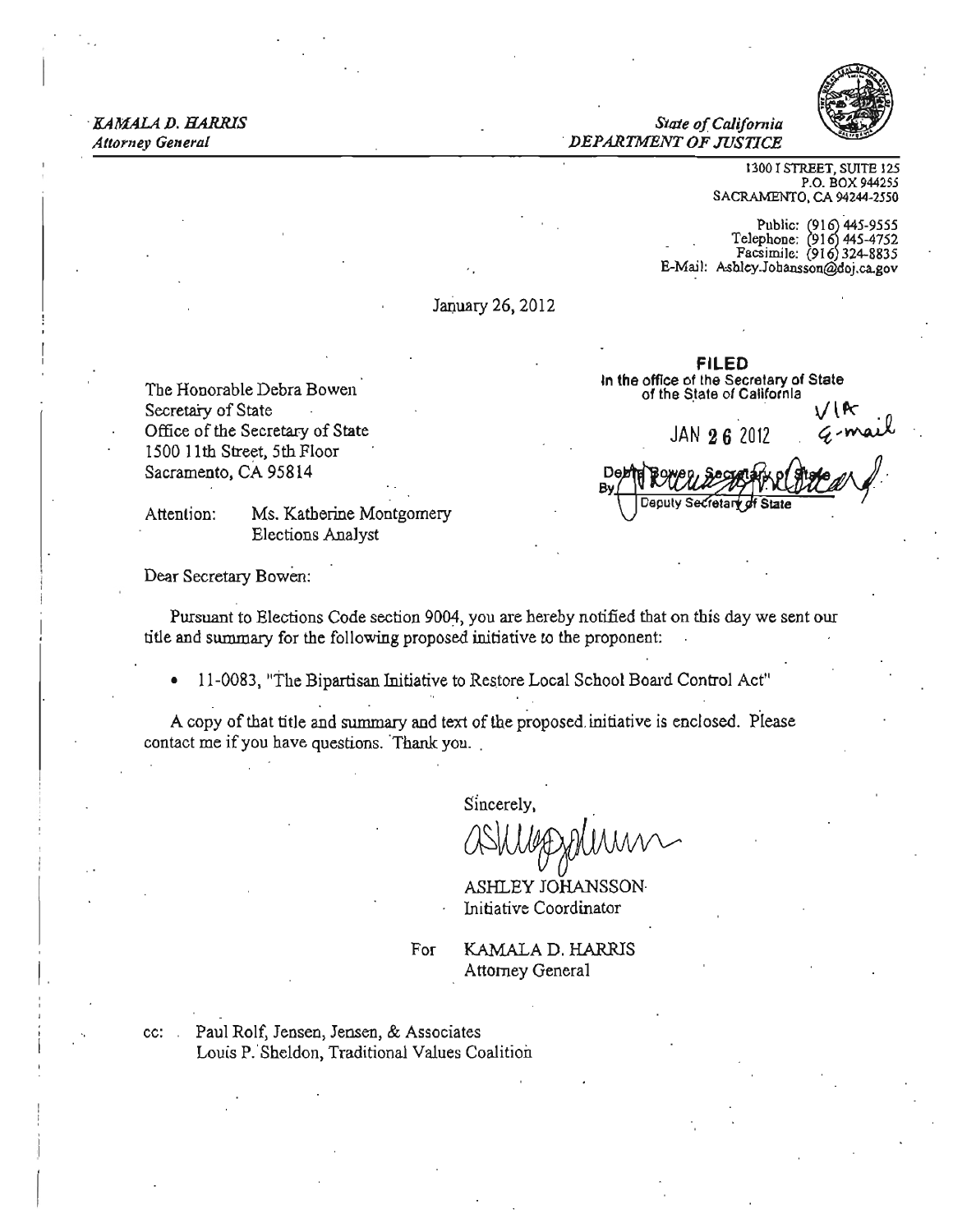The Attorney General of California has prepared the following title and summary of the chief purpose and points of the proposed measure:

EDUCATION. REPEALS NON·DISCRlMINATION REQUIREMENTS FOR SCHOOL INSTRUCTION. INITIATIVE STATUTE. Repeals requirement that schools prohibit instructional materials that reflect adversely on persons based on their sexual orientation and other characteristics. Repeals requirement that school instructional materials recognize societal contributions of various groups to the economic, political, and social development of California and the United States. Summary of estimate by Legislative Analyst and Director of Finance of fiscal impact on state and local government: This measure would not impose additional costs on school districts. (11-0083)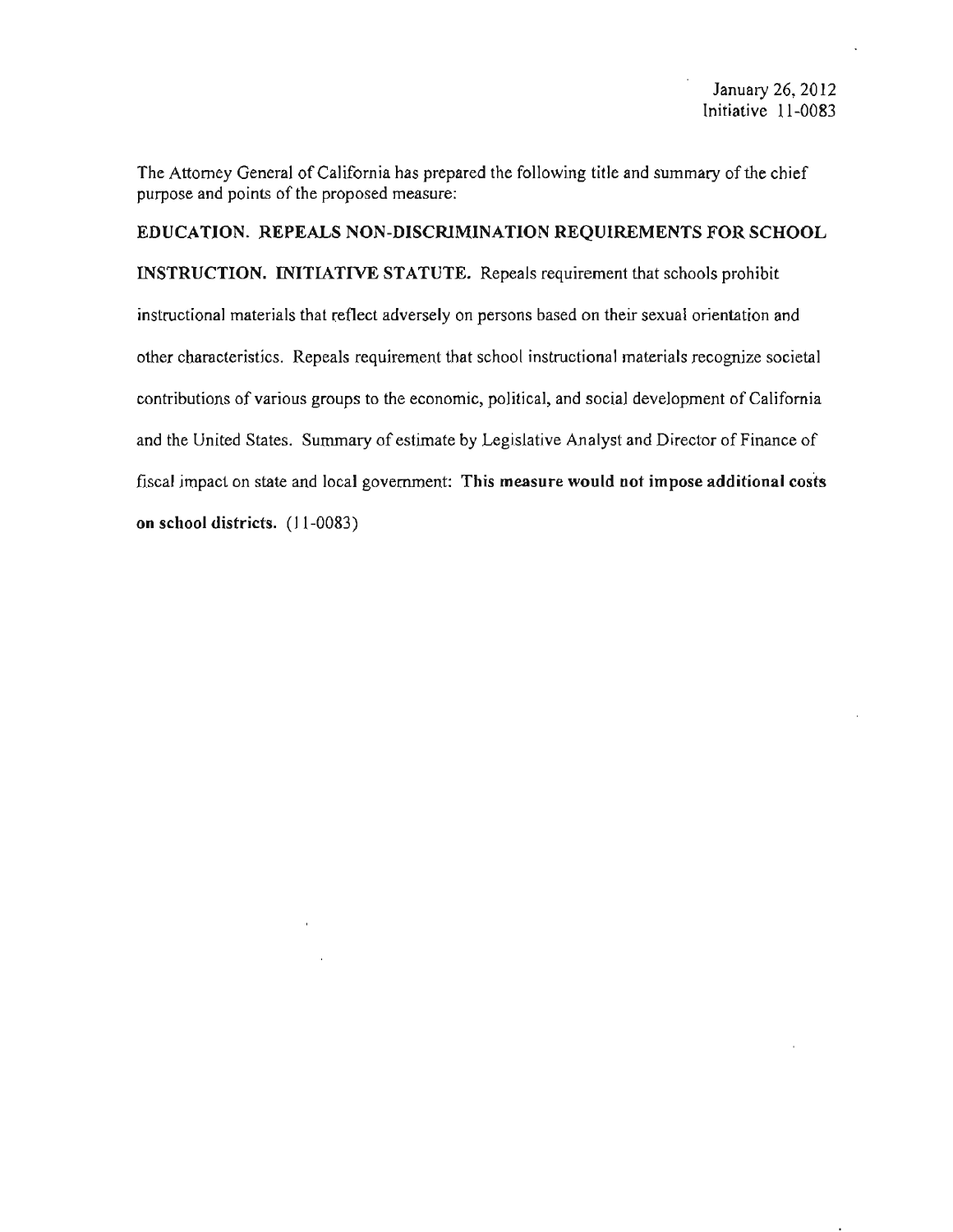**Traditional Values Coalition**  100 South Anaheim Boulevard, Suite 350 Anaheim, California 92805

Office of the Attorney General Attn: Iniative Coordinator **Attn: Iniative Coordinator INITIATIVE COORDINATOR**<br>1300 "I" Street **ATTORNEY GENERAL'S OFFICE** 1300 "I" Street **ATTORNEY GENERAL'S OFFICE Sacramento, California 95814** 

22 November 2011  $\mathbb{R}$  EUEIVED

RE: Request to Prepare Title and Summary THE BIPARTISAN INITIATIVE TO RESTORE LOCAL SCHOOL BOARD CONTROL ACT

**Dear Madam Coordinator:** 

This is to request that the Attorney General prepare a title and summary for The Bipartisan **Initiative to Restore Local School Board Control Act, a proposed initiative statute.** 

Enclosed are the text of the proposed initiative statute, the statement required under Elections **Code section 9608, the address at which I am currently registered to vote, and a check payable to**  the State of California in the amount of \$200.00.

**Please direct any inquiries regarding this request to my attorney Paul Rolf Jensen, Jensen &**  Associates, 650 Town Center Drive, 12<sup>th</sup> Floor, Costa Mesa, California 92626, phone (714) 662-5527.

Very truly yours

Very truly yours<br>Forces P. Olieldon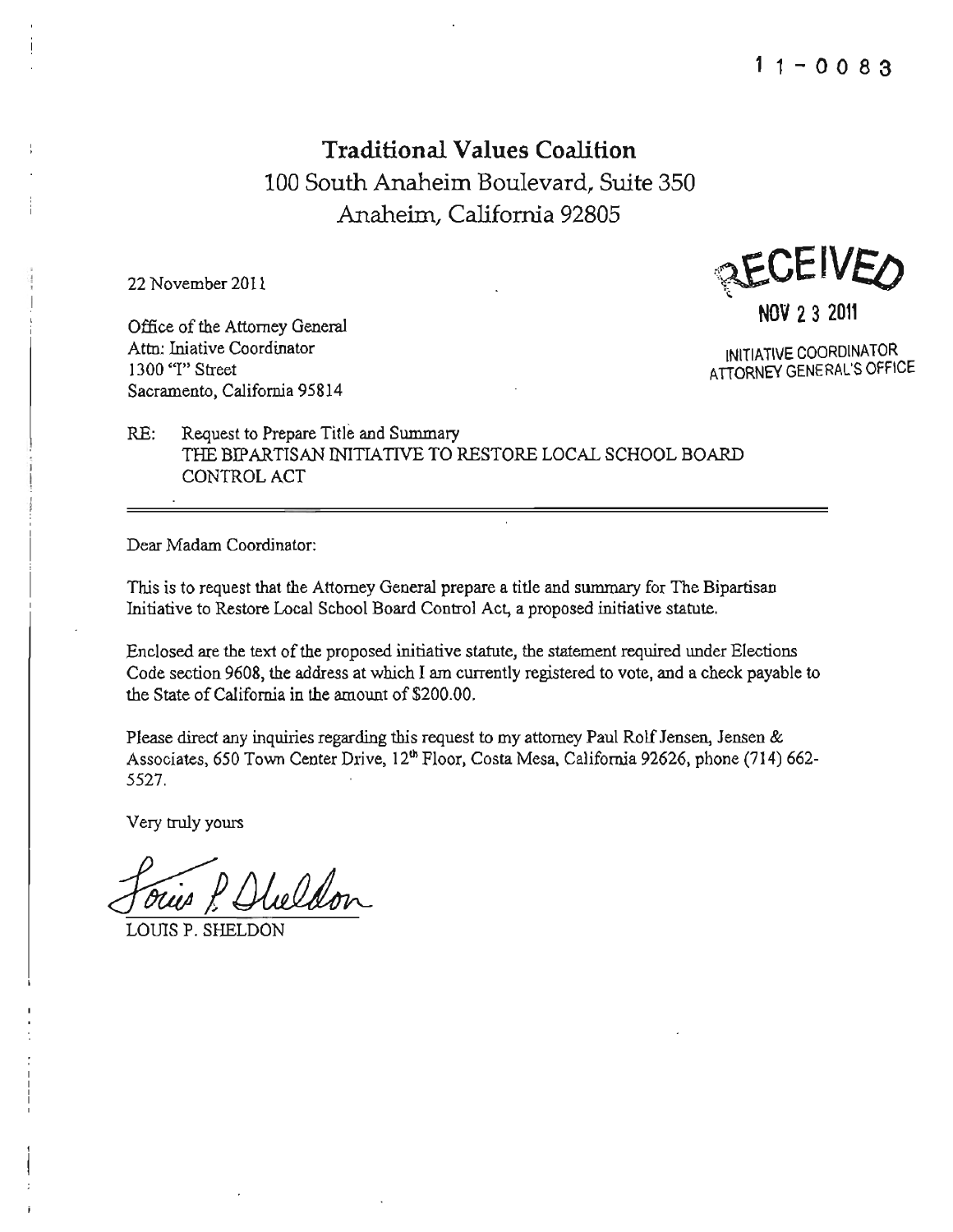#### INITIATIVE MEASURE TO BE SUBMITTED DIRECTLY TO THE VOTERS

#### SECTION 1. Title, Findings, and Declaration of Purpose

 $\mathbf{I}$ 

- A. In 2011, The Legislature of California passed into law Senate Bill 48, on a strictly partyline vote save for a single Republican who voted with the Democrats. which made sweeping and unnecessary changes to California law, wresting from local school boards many important rights and powers essential to local governance and subjecting all California schoolchildren to massive new instructional standards. This same law also requires the herculean task and incalculable expense of re-writing of virtually all textbooks and other curricula acceptable for use in California schools. In signing the bill into law, the Governor, a Democrat, ignored the pleas of hundreds of thousands of Californians that he veto the bill.
- B. The law of California, as it existed prior to Senate Bill 48's passage, had been created on a hi-partisan basis with the intent to maximize control by local school boards ofthe educational standards and materials to be taught in each respective school district, a laudatory goal. Such sweeping changes as those codified by SB 48 should not have been enacted without broad bi-partisan support throughout the State of California.
- C. For these reasons, and in order to restore to each of California's school districts the control that Senate Bill 48 took away from them, the People ofthe State of California hereby enact the Bipartisan Initiative to Restore Local School Board Control Act in order to effectively repeal each and every change made by Senate Bill 48.

SECTION 2. The Bipartisan Initiative to Restore Local School Board Control Act

Section 51204.5 of the Education Code, to restore its pre-SB 48 language, is amended to read as follows:

§ 51204.5. Instruction in social sciences shall include the early history of California and a study of the tole and contributions of both men and women, *black Americans, American Indians, Mexicans, Asians, Pacific Island people, and other ethnic*  groups Native Americans, African Americans, Mexican Americans, Asian Americans, Pacific Islanders, European Americans, lesbian, gay, bisexual, and transgender Americans, persons with-disabilities, and members of other ethnic and cultural groups to the economic, political, and social development of California and the United States of America, with particular emphasis on portraying the role of these groups in contemporary society.

Section 51500 of the Education Code, to restore its pre-SB 48 language, is amended to read as follows:

§ 51500. No A teacher shall give instruction *nor shall* and a school district shall not sponsor any activity that promotes a discriminatory bias on the basis of race or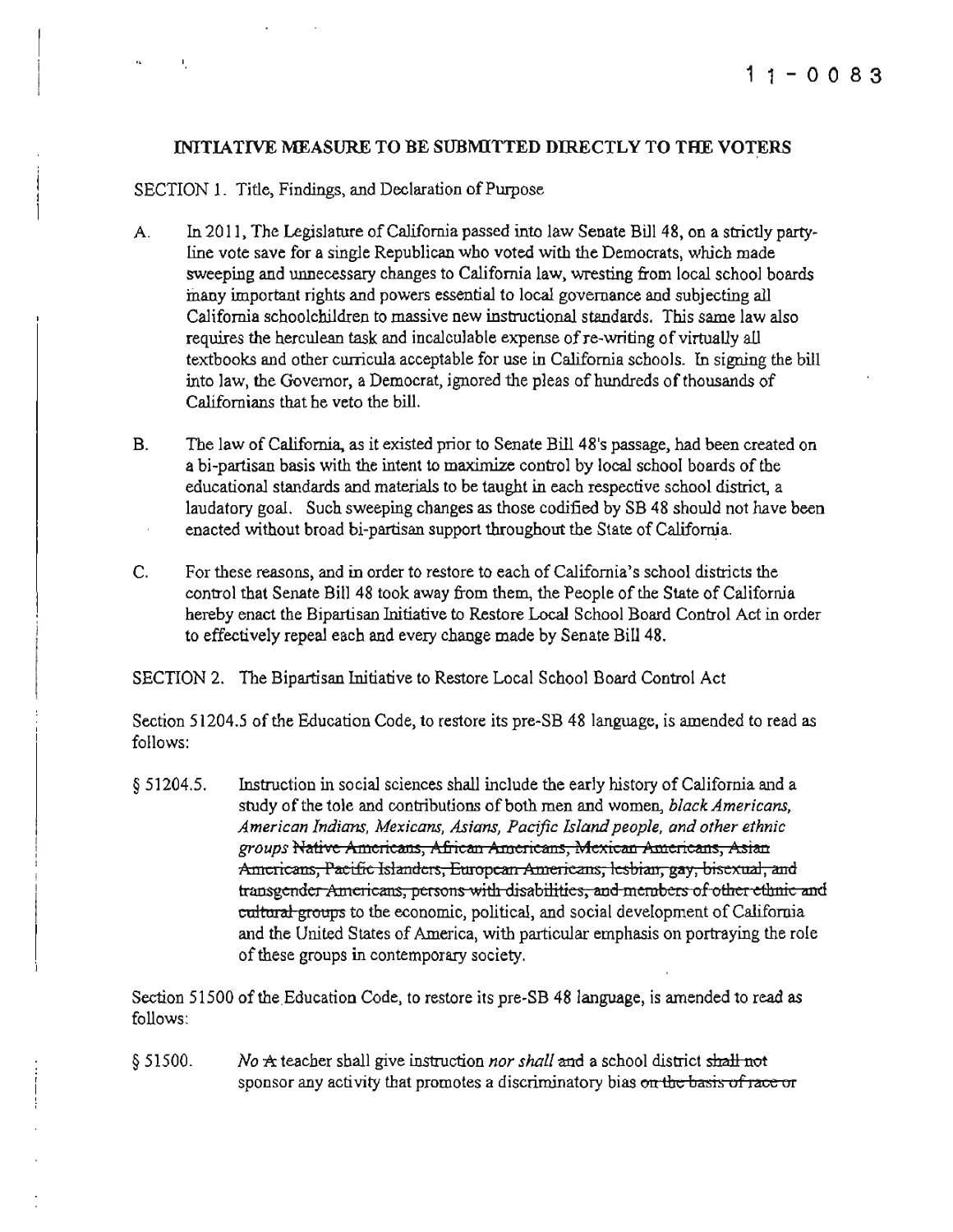ethnicity, gender, religion, disability, nationality, sexual orientation or because of a characteristic listed in Section 220.

Section 51501 ofthe Education Code, to restore its pre-SB 48 language, is amended to read as follows:

 $\mathbf{r} = \mathbf{r}^T \mathbf{r} + \mathbf{r}$ 

§5l501. The state board mid auy govcmiug board shalll10t adopt auy *No* textbooks, or other instructional materials *shall be adopted by the state board or by any governing board* for use in the public schools *which* that contains any matter reflecting adversely upon persons *because* on the basis of *their* race, or ethnicity, gender, religion, disability, nationality, sexual orientation, or because of a characteristic listed in Section 220 sex, color, creed, handicap, national origin or ancestry.

Section 60040 of the Education Code, to restore its pre-SB 48 language, is amended to read as follows:

§60040. When adopting instructional materials for use in the schools, governing boards shall include only instructional materials which, in their determination, accurately portray the cultural and racial diversity of our society, including:

> (a) The contributions of both men and women in all types of roles, including professional, vocational, and executive roles.

(b) The role and contributions of Native Americans, African Americans, Mexican Americans, Asian Americans, Pacific Islanders, European Americans, lesbian, gay, bisexual, and transgender Americans, persons with disabilities, and members of other ethnic and cultural groups to the total development of California and the United States.

(c) The role and contributions of the entrepreneur and labor in the total development of California and the United States.

Section 60044 of the Education Code, to restore its pre-SB 48 language, is amended to read as follows:

§600344. No instructional materials shall be adopted by any <del>A</del> governing board s<del>hall not</del> adopt any instructional materials for use in the schools that *which*, in its determination, contains:

> (a) Any matter reflecting adversely upon persons on the basis of because of their race, or ethnicity, gender, religion, disability, nationality, sexual orientation, occupation, or because of a characteristic listed in Section 220, color, creed, national origin, ancestry, sex, handicap, or occupation.